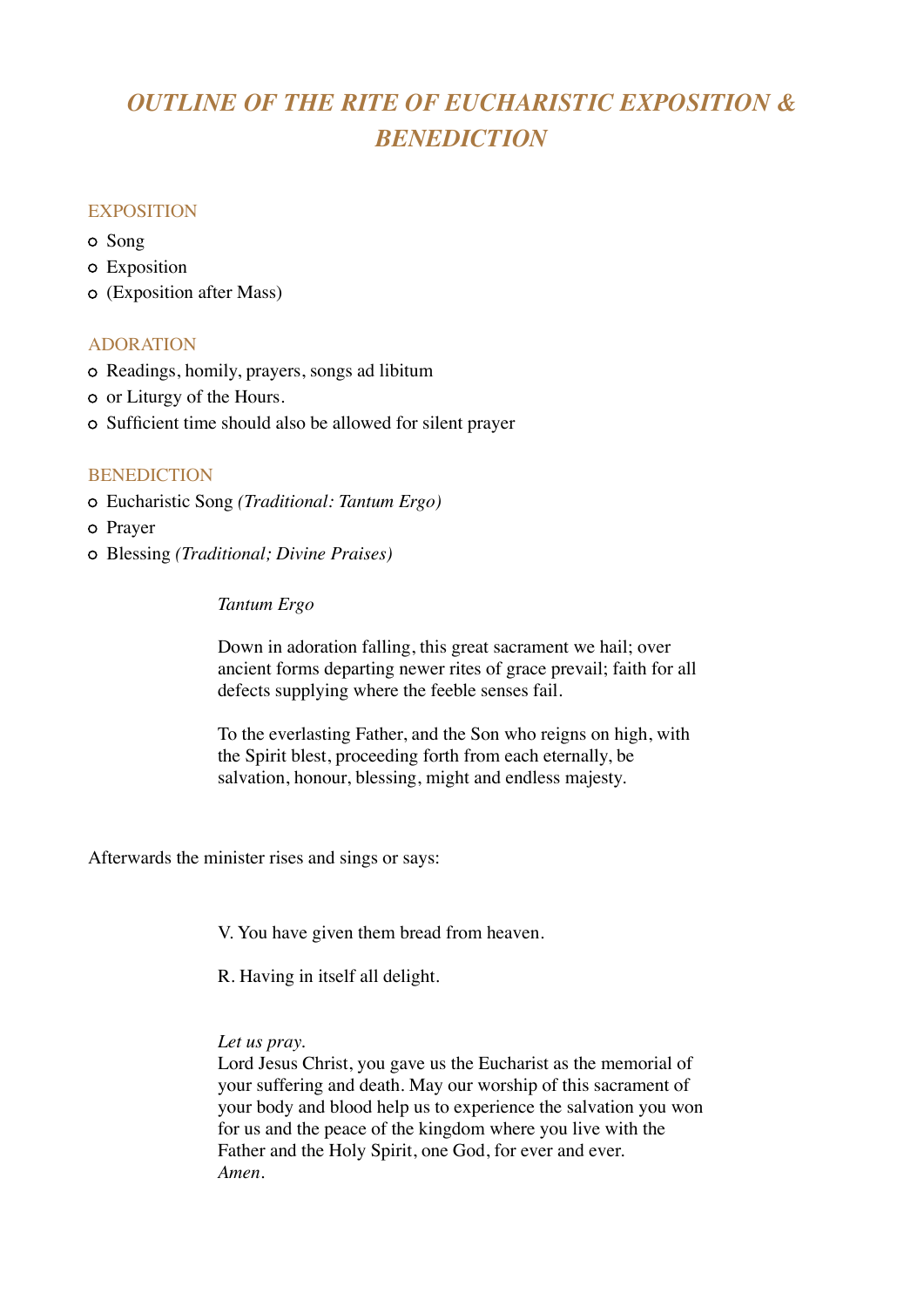Other prayers, nos. 224-229, may be chosen (on the page following)

After the prayer the priest or deacon puts on the humeral veil, genuflects, and takes the monstrance or ciborium. He makes the sign of the cross over the people with the monstrance or ciborium, in silence.

(Traditionally, at this point the minister would lead the congregation in the Divine Praises)

*The Divine Praises* 

Blessed be God. Blessed be His Holy Name. Blessed be Jesus Christ, true God and true man. Blessed be the name of Jesus. Blessed be His Most Sacred Heart. Blessed be His most Precious Blood. Blessed be Jesus in the Most Holy Sacrament of the Altar. Blessed be the Holy Spirit, the Paraclete. Blessed be the great Mother of God, Mary most holy. Blessed be her holy and Immaculate Conception. Blessed be her glorious Assumption. Blessed be the name of Mary, Virgin and Mother. Blessed be Saint Joseph, her most chaste spouse. Blessed be God in His angels and in His Saints.

#### REPOSITION

Reposition

Acclamation

*NB Benediction may only be given by an ordained minister. When Benediction is not given, the period of Exposition may be brought to an end by the singing of a Eucharistic Song and a Prayer. The Blessed Sacrament is then simply reposed in the tabernacle.*